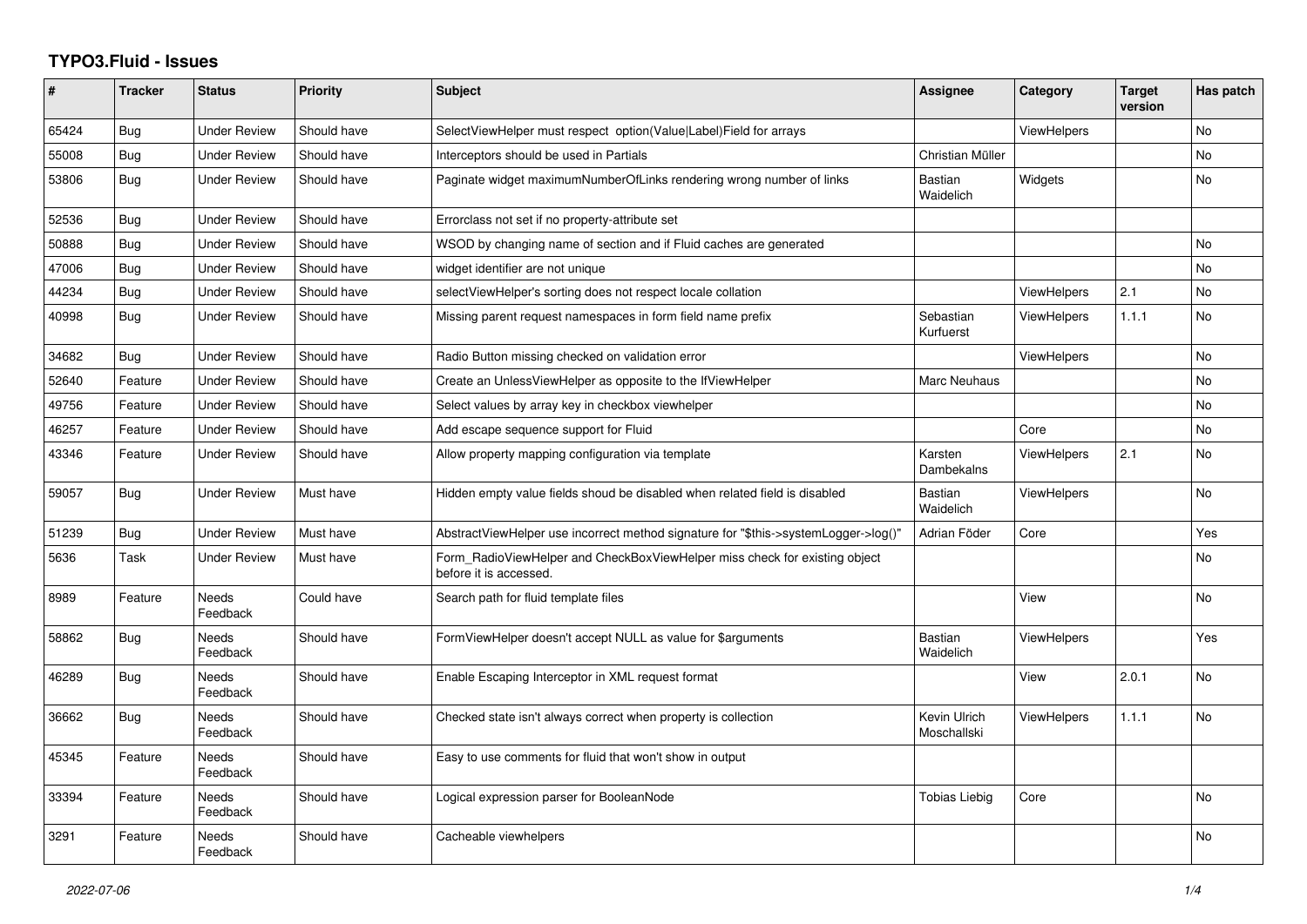| $\vert$ # | <b>Tracker</b> | <b>Status</b>     | <b>Priority</b>      | <b>Subject</b>                                                                            | <b>Assignee</b>        | Category    | <b>Target</b><br>version | Has patch |
|-----------|----------------|-------------------|----------------------|-------------------------------------------------------------------------------------------|------------------------|-------------|--------------------------|-----------|
| 46091     | Task           | Needs<br>Feedback | Should have          | Show source file name and position on exceptions during parsing                           |                        |             |                          | No        |
| 8491      | Task           | Needs<br>Feedback | Should have          | link.action and uri.action differ in absolute argument                                    | Karsten<br>Dambekalns  | ViewHelpers |                          | No        |
| 33628     | <b>Bug</b>     | Needs<br>Feedback | Must have            | Multicheckboxes (multiselect) for Collections don't work                                  | Christian Müller       | ViewHelpers |                          | No.       |
| 9005      | Feature        | Accepted          | Could have           | Fluid Template Analyzer (FTA)                                                             | Sebastian<br>Kurfuerst |             |                          |           |
| 28551     | <b>Bug</b>     | Accepted          | Should have          | (v4) backport VHTest                                                                      | Sebastian<br>Kurfuerst |             |                          | No        |
| 5933      | Feature        | Accepted          | Should have          | Optional section rendering                                                                | Sebastian<br>Kurfuerst | ViewHelpers |                          | <b>No</b> |
| 26664     | Task           | New               | Won't have this time | Clean up Form ViewHelpers                                                                 |                        | ViewHelpers |                          | No        |
| 26658     | Task           | New               | Won't have this time | Make Form ViewHelpers consistent                                                          |                        | ViewHelpers |                          | No        |
| 62346     | Feature        | New               | Could have           | f:comment should have high precende                                                       |                        | Core        | 3.x                      | No        |
| 60181     | Feature        | New               | Could have           | Caching mechanism for Fluid Views/Templates                                               |                        | View        |                          | No        |
| 48355     | Feature        | New               | Could have           | Assign output of viewhelper to template variable for further processing.                  |                        |             |                          |           |
| 36559     | Feature        | New               | Could have           | New widget progress bar                                                                   |                        |             |                          | Yes       |
| 30555     | Feature        | New               | Could have           | Make TagBuilder more extensible                                                           |                        | Core        |                          | No        |
| 10472     | Feature        | New               | Could have           | Fluid Standalone distribution                                                             |                        | Core        |                          | <b>No</b> |
| 7608      | Feature        | New               | Could have           | Configurable shorthand/object accessor delimiters                                         |                        | Core        |                          | Yes       |
| 3725      | Feature        | New               | Could have           | <b>CSS Engine</b>                                                                         | Christian Müller       | ViewHelpers |                          | No        |
| 1907      | Feature        | New               | Could have           | Default values for view helpers based on context                                          |                        | Core        |                          |           |
| 34309     | Task           | New               | Could have           | Unknown ViewHelpers cause exception - should be handled more graceful                     |                        | ViewHelpers |                          | <b>No</b> |
| 58983     | Bug            | New               | Should have          | format.date does not respect linebreaks and throws exception                              |                        |             |                          | No        |
| 58921     | Bug            | New               | Should have          | f:form.* VHs crash if NOT inside f:form but followed by f:form                            |                        |             |                          | No        |
| 54284     | Bug            | New               | Should have          | Default Option for Switch/Case VH                                                         |                        | ViewHelpers |                          | No        |
| 52591     | Bug            | New               | Should have          | The Pagination Widget broken for joined objects                                           |                        |             |                          | No        |
| 52419     | Bug            | New               | Should have          | Wrong PHPDocs notation for default value inline f:translate viewhelper                    |                        |             | 2.0                      | No        |
| 49600     | <b>Bug</b>     | New               | Should have          | f:form tag shown as a HTML on frontend                                                    |                        | ViewHelpers |                          | No        |
| 39990     | Bug            | New               | Should have          | Same form twice in one template: hidden fields for empty values are only rendered<br>once |                        | Core        |                          | No        |
| 37619     | <b>Bug</b>     | New               | Should have          | Fatal Error when using variable in name attribute of Section ViewHelper                   |                        | ViewHelpers |                          | No        |
| 36655     | <b>Bug</b>     | New               | Should have          | <b>Pagination Links</b>                                                                   |                        | Widgets     |                          | No        |
| 30937     | Bug            | New               | Should have          | CropViewHelper stringToTruncate can't be supplied so it can't be easily extended          |                        | ViewHelpers |                          | Yes       |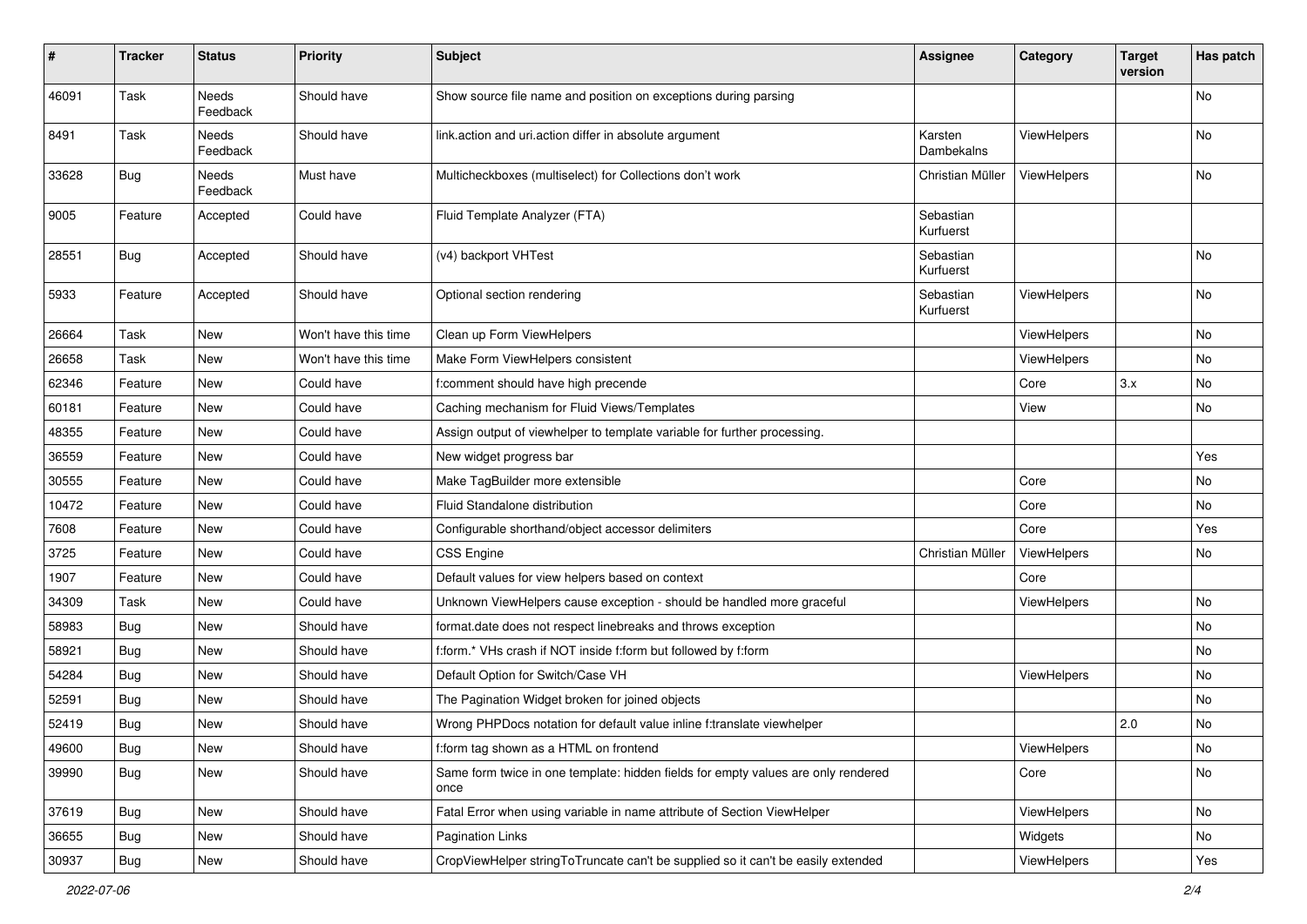| #     | <b>Tracker</b> | <b>Status</b> | <b>Priority</b> | Subject                                                                                                     | <b>Assignee</b>        | Category    | <b>Target</b><br>version | Has patch |
|-------|----------------|---------------|-----------------|-------------------------------------------------------------------------------------------------------------|------------------------|-------------|--------------------------|-----------|
| 28554 | Bug            | New           | Should have     | (v4) implement feature flag to disable caching                                                              |                        |             |                          | <b>No</b> |
| 28553 | Bug            | New           | Should have     | improve XHProf test setup                                                                                   |                        |             |                          | No        |
| 28552 | Bug            | New           | Should have     | (v5) write ViewHelper test for compiled run; adjust functional test to do two passes<br>(uncached & cached) |                        |             |                          | No        |
| 28550 | Bug            | New           | Should have     | (v4) make widgets cacheable, i.e. not implement childnodeaccess interface                                   |                        |             |                          | No        |
| 28549 | Bug            | New           | Should have     | make widgets cacheable, i.e. not implement childnodeaccess interface                                        |                        |             |                          | No        |
| 13045 | Bug            | New           | Should have     | Entity decode of strings are different between if-conditions and output of variable                         |                        |             |                          |           |
| 12863 | Bug            | New           | Should have     | Attributes of a viewhelper can't contain a '-'                                                              | Sebastian<br>Kurfuerst | Core        |                          | <b>No</b> |
| 8648  | Bug            | New           | Should have     | format.crop ViewHelper should support all features of the crop stdWrap function                             |                        | ViewHelpers |                          | No        |
| 3481  | Bug            | New           | Should have     | Use ViewHelperVariableContainer in PostParseFacet                                                           |                        | Core        |                          | No        |
| 60271 | Feature        | New           | Should have     | Paginate viewhelper, should also support arrays                                                             |                        |             |                          | No        |
| 60003 | Feature        | New           | Should have     | Add required-Attribute to f:form.password                                                                   |                        | ViewHelpers |                          | No        |
| 51277 | Feature        | New           | Should have     | ViewHelper context should be aware of actual file occurrence                                                |                        |             |                          | No        |
| 46545 | Feature        | New           | Should have     | Better support for arrays in options of SelectViewHelper                                                    |                        |             |                          | No        |
| 45153 | Feature        | New           | Should have     | f:be.menus.actionMenuItem - Detection of the current select option is insufficient                          |                        |             |                          | No        |
| 42397 | Feature        | New           | Should have     | Missing viewhelper for general links                                                                        |                        |             |                          | No        |
| 40081 | Feature        | New           | Should have     | Allow assigned variables as keys in arrays                                                                  |                        |             |                          | No        |
| 39936 | Feature        | New           | Should have     | registerTagAttribute should handle default values                                                           |                        | ViewHelpers |                          | No        |
| 38130 | Feature        | New           | Should have     | Checkboxes and multiple select fields should have an assignable default value                               |                        |             |                          | No        |
| 37095 | Feature        | New           | Should have     | It should be possible to set a different template on a Fluid TemplateView inside an<br>action               | Christopher<br>Hlubek  |             |                          | <b>No</b> |
| 36410 | Feature        | New           | Should have     | Allow templates to send arguments back to layout                                                            |                        | ViewHelpers |                          | No        |
| 33215 | Feature        | New           | Should have     | RFC: Dynamic values in ObjectAccess paths                                                                   |                        |             |                          | No        |
| 31955 | Feature        | New           | Should have     | f:uri.widget                                                                                                |                        | Widgets     |                          | <b>No</b> |
| 9514  | Feature        | New           | Should have     | Support explicit Array Arguments for ViewHelpers                                                            |                        |             |                          |           |
| 4704  | Feature        | New           | Should have     | Improve parsing exception messages                                                                          |                        | Core        |                          |           |
| 56237 | Task           | New           | Should have     | in-line (Condition) ViewHelpers should not evaluate on parsing                                              |                        |             |                          | No        |
| 54195 | Task           | New           | Should have     | Rename and move FormViewHelper's errorClass value, currently 'f3-form-error'                                | Adrian Föder           | ViewHelpers |                          | No        |
| 47669 | Task           | New           | Should have     | FormViewHelper does not define the default request method                                                   |                        |             |                          | No        |
| 45394 | Task           | New           | Should have     | Forwardport Unit test for standalone view                                                                   |                        | View        |                          | No        |
| 43072 | Task           | New           | Should have     | Remove TOKENS for adding templates fallback in Backporter                                                   |                        | View        |                          | No        |
| 43071 | Task           | New           | Should have     | Remove TOKENS for adding fallback teplates in B                                                             |                        |             |                          | No        |